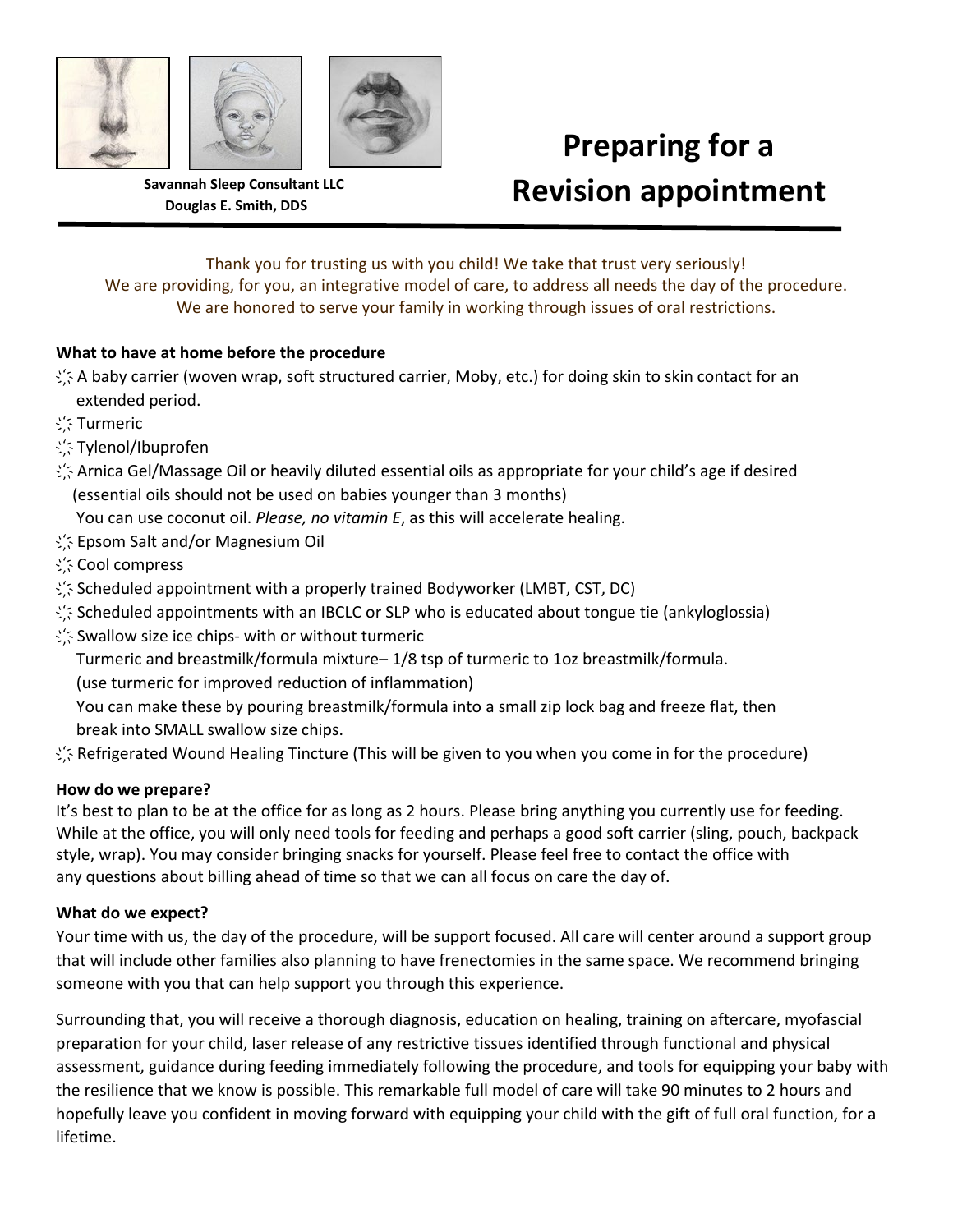The evening of the procedure is a good time to plan to be home (or somewhere private). Most babies have soreness that evening and need extra support through skin to skin contact, babywearing, co-bathing, distraction, analgesics, and calming presence. You know your child best, as far as what will help them get through this period of soreness and can plan accordingly. The day after the procedure is often one filled with progress and is a good time to plan to spend the day focused on practicing breastfeeding, solids, speech, or any other skills previously handicapped by oral restrictions. The days following this day of progress will include periods of muscle soreness from moving in a new range of motion, interspersed with periods of progress. The site of the release itself should not actively hurt after the day of the procedure, but you will be performing intraoral aftercare frequently for 7-10 days post op. We suggest considering this need in plans you make for childcare, travel, or holidays during this time frame. We recommend planning a follow-up with us about 1 week post procedure, as well as with your IBCLC/SLP and bodyworker. Success will be a process!

Ultimately, you can expect one big day followed by about one month of extra work, resulting in full oral function. Making this investment now can prevent many issues that degrade quality of life long term. We realize many parents are feeling overwhelmed and we are here to support you through the process. We are happy to answer any questions or address any concerns you have. This is something you're doing for your baby and is really the gift of a lifetime. We're honored to be part of this process.

#### *Dr. Douglas Smith and his team believe in a comprehensive, team approach..*

This is why we request a functional assessment from an IBCLC or SLP who is educated in tongue and lip ties before scheduling the procedure. We rely on experts in feeding/speech to assess functionality and provide care for rehabilitation afterward. Additionally, since the procedure affects the muscles, we recommend bodywork for 48 hours before the procedure to prepare both the muscles and nervous system for this, often dramatic, change. We have found that the entire process goes far more smoothly and everyone is happier with this multifaceted approach. If it is not followed, we cannot ensure optimal results from the procedure alone.

We will provide educated expectations as well as bodywork the day of the consultation. Be prepared to spend the evening after the procedure at home focused on comforting your child. They will be dedicated to practicing new skills (such as nursing a lot). We understand that you may be nervous or apprehensive and that is understandable. Most parents are surprised at just how resilient babies can be! Remember that this is something you're doing for your baby to enable a lifetime of health and wellbeing! We are happy to answer your questions and provide what you need to feel confident in our care. Dr. Smith has been through this experience himself and is happy to help in any way he can.

# Sincerely,

Dr. Smith and the Savannah Sleep Consultant team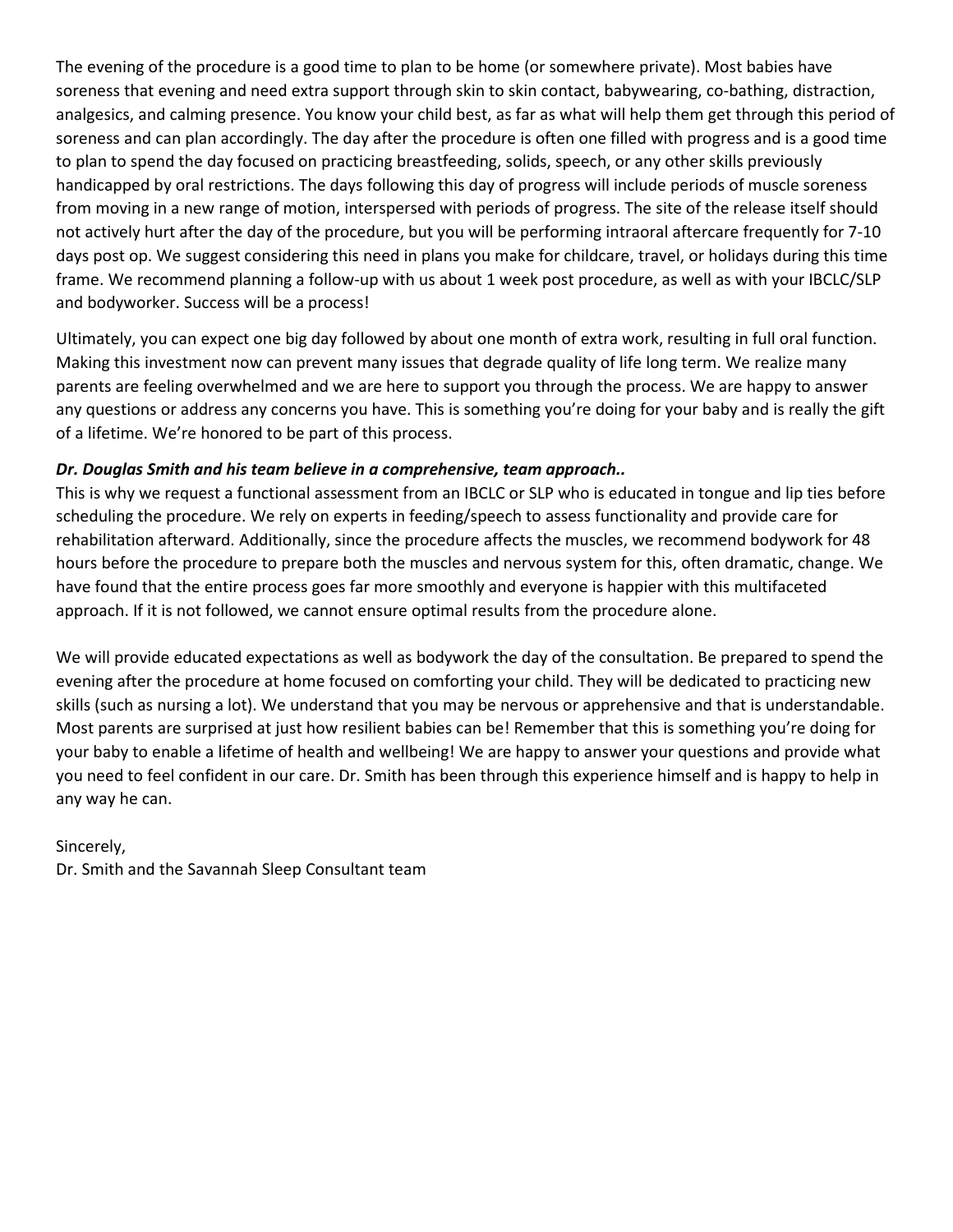# **Savannah Sleep Consultant Douglas E. Smith DDS, D.ABCDSM, D.ABDSM, D.ACSDD**



Welcome to our office! We appreciate the confidence you place with us to provide dental services. To assist us in serving you, please complete the following form. The information provided is important to your dental health. If there have been any changes in your child's health, please let us know.

| Home Address: ____________________________City: ______________________State: ___________Zip: ____________ |  |  |  |
|-----------------------------------------------------------------------------------------------------------|--|--|--|
|                                                                                                           |  |  |  |
|                                                                                                           |  |  |  |
|                                                                                                           |  |  |  |
|                                                                                                           |  |  |  |
|                                                                                                           |  |  |  |
| Would you like us to send today's procedure notes to your child's physician? Yes No                       |  |  |  |
|                                                                                                           |  |  |  |
|                                                                                                           |  |  |  |
|                                                                                                           |  |  |  |
|                                                                                                           |  |  |  |
|                                                                                                           |  |  |  |
|                                                                                                           |  |  |  |
|                                                                                                           |  |  |  |
| *If baby is not yet on insurance plan, when is the expected date of enrollment?: ___________________      |  |  |  |

#### **Financial Policy**

*I hereby authorize assignment and payment directly to Savannah Sleep Consultant and the release of any information necessary to process my insurance. Savannah Sleep Consultant requires payment at the time treatment is rendered. Dr. Smith is not responsible for determinations made by insurance companies in decisions to cover necessary procedures. We will do our best to work with your insurance company in providing necessary information explaining the diagnosis and treatment presented. A fee of \$25 is charged for patients who miss or cancel more than 1 appointment without a 24 hour notice. Should it become necessary for us to consult a third party concerning your account, you will be responsible for any and all related fees during the collection process.* 

Signature: \_\_\_\_\_\_\_\_\_\_\_\_\_\_\_\_\_\_\_\_\_\_\_\_\_\_\_\_\_\_\_\_\_\_\_\_\_\_\_ Date: \_\_\_\_\_\_\_\_\_\_\_\_\_\_\_\_

Patient Name: \_\_\_\_\_\_\_\_\_\_\_\_\_\_\_\_\_\_\_\_\_\_\_\_\_\_\_\_ Parent/Guardian (Print): \_\_\_\_\_\_\_\_\_\_\_\_\_\_\_\_\_\_\_\_\_\_\_\_\_\_\_\_\_\_\_\_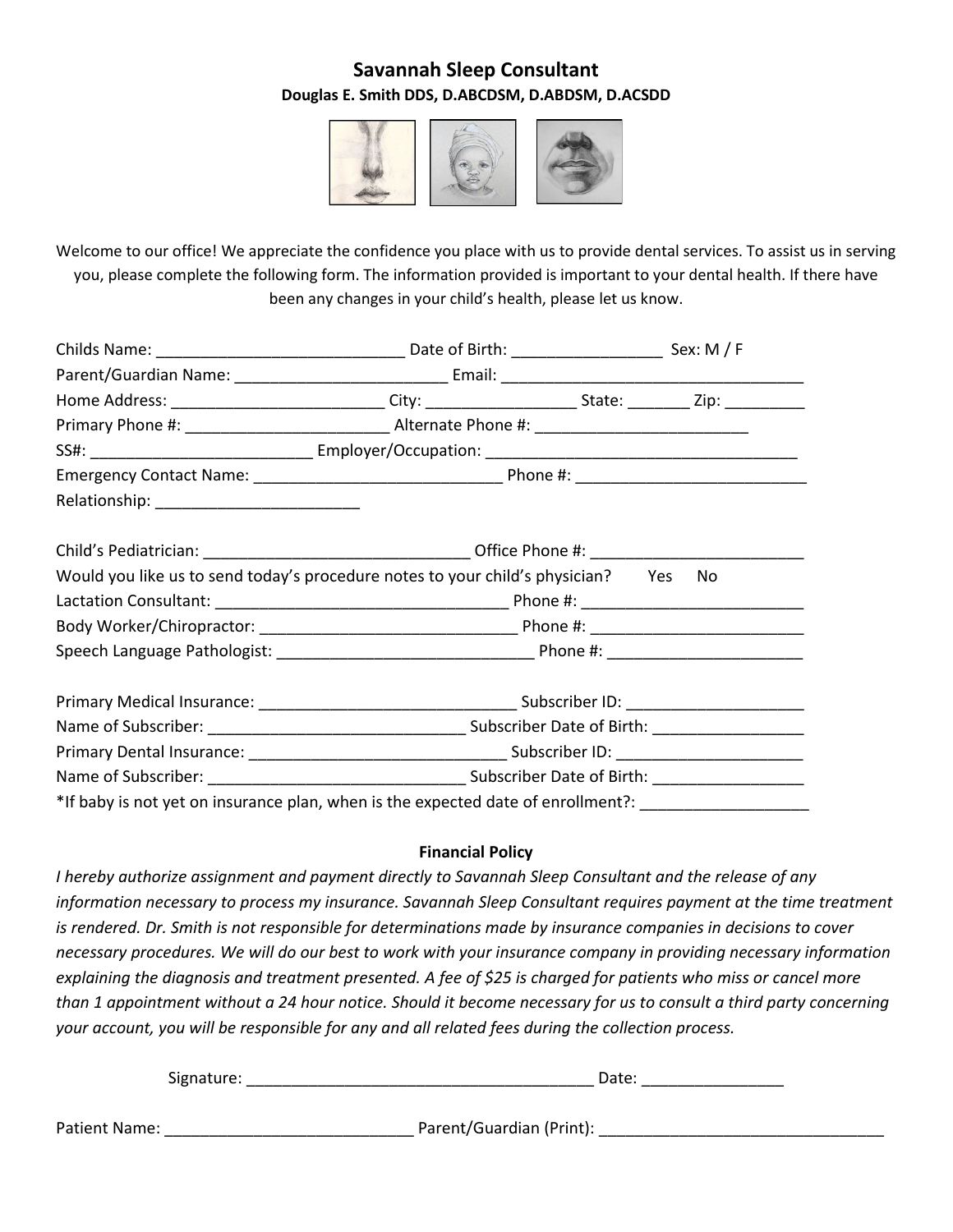#### CONSENT FOR USE AND DISCLOSURE OF HEALTH INFORMATION

Patient Name (Print): \_\_\_\_\_\_\_\_\_\_\_\_\_\_\_\_\_\_\_\_\_\_\_\_\_\_\_\_\_\_\_\_\_\_\_\_\_\_\_\_\_\_\_\_\_\_\_\_\_\_\_\_\_

Name of person giving consent: \_\_\_\_\_\_\_\_\_\_\_\_\_\_\_\_\_\_\_\_\_\_\_\_\_\_\_\_\_\_\_\_\_\_\_\_\_\_\_\_\_\_\_\_\_

Person Involved With Care:

List individuals whom you would like involved in your dental care. By writing their names below, you consent to the release of your dental information to them (ex: spouse, children, etc.) This includes discussions on all related treatment, insurance payments, and patient payments. In addition, the account holder (not necessarily the insurance holder) may receive basic dental treatment information on mailed billing statements.

| Purpose of Consent:                                                                                                   |                               |
|-----------------------------------------------------------------------------------------------------------------------|-------------------------------|
| By singing this form, you will consent to our use and disclosure of your protected health information to carry out    |                               |
| treatment, payment activities and healthcare operations. If you decide not to sign this consent, we may decline to    |                               |
| treat you. You have the right to read our Notice of Privacy Practices prior to signing this form. Please request this |                               |
| notice from the front desk if you would like a copy.                                                                  |                               |
| I have read and consider the contents of this consent form. I understand that by signing below, I am giving my        |                               |
| consent to your use and disclosure of my protected health information to carry out treatment, payment activities,     |                               |
| and health care operations.                                                                                           |                               |
|                                                                                                                       | Date: _______________________ |
|                                                                                                                       |                               |
|                                                                                                                       |                               |
|                                                                                                                       |                               |

Relationship to Patient: \_\_\_\_\_\_\_\_\_\_\_\_\_\_\_\_\_\_\_\_\_\_\_\_\_\_\_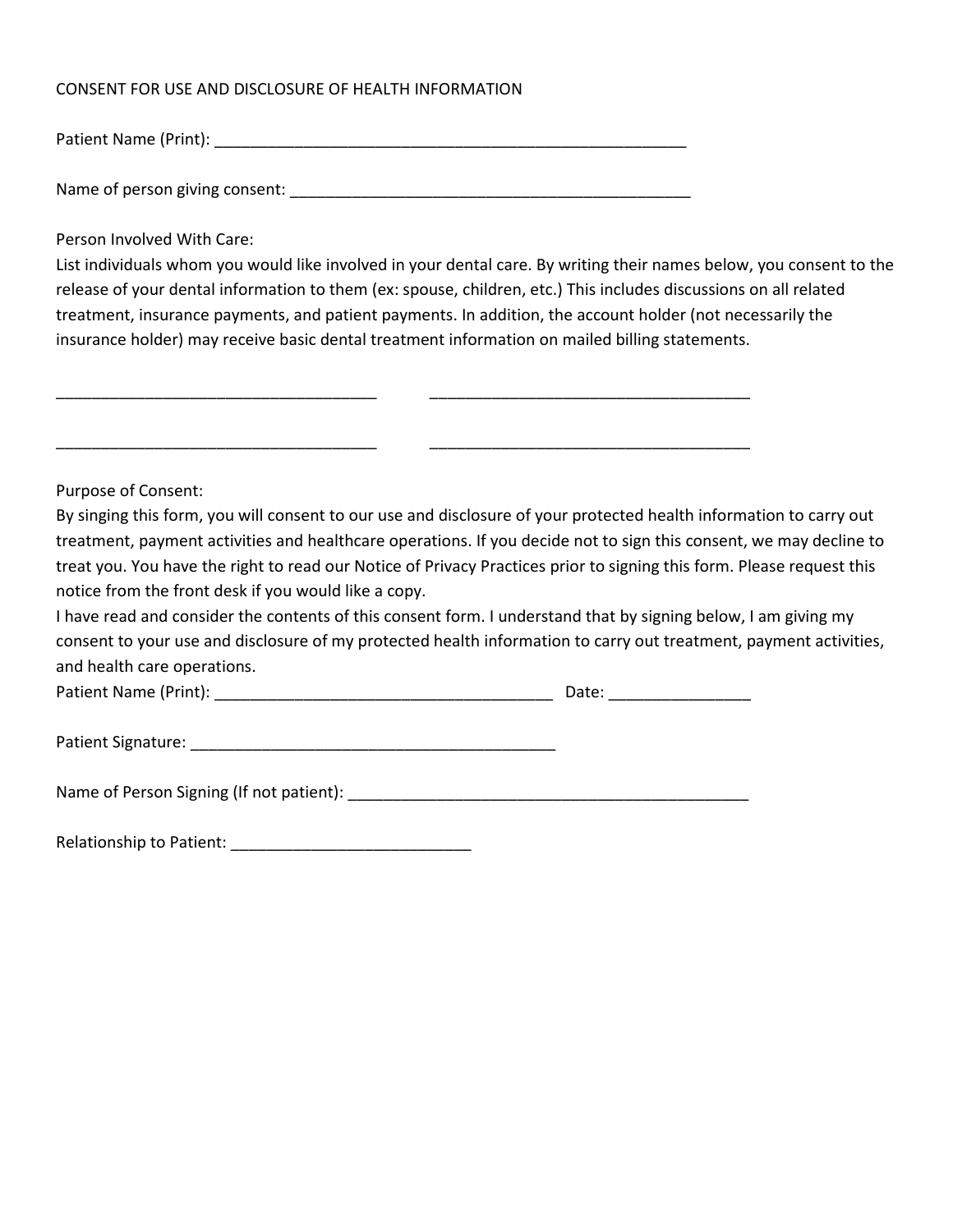#### **Informed Consent for the Treatment of Frenectomy to Infant**

After a thorough oral examination, Dr. Smith has advised me that the reduction of a frenum(s) attachment in my child's mouth may help to restore anatomy, function, and/or possibly prevent commonly associated future problems.

**Patient safety:** I understand that a swaddle blanket may be used to gently ensure my child's safety during the frenectomy procedure (applies to infants only). Mouth props will likely be utilized for older children. Protective eyewear must be worn by all people present in the treatment room, including my child. I understand all of the previous are for my child's safety.

**Principle complications:** I understand that a smooth recovery is expected, however, there are always associated risks that cannot be eliminated and may occur in a small number of cases. These complications include but are not limited to post-surgical bleeding, infection, swelling, pain, damage to adjacent structures such as salivary glands, nerve, muscle, and skin. Such complications may require care from an additional healthcare provider such as an oral surgeon. A common complication is re-attachment of the frenum. Genetics also plays a strong role in healing, such as the formation of a scar, keloid, or overt fibrous tissue formation.

**Post- op care and follow up:** I understand that I must follow the daily therapy exercises instructions for up to 21 days to lessen the risk of frenum reattachment. I am advised to return for a one-week post-op to evaluate healing of the frenum area.

**Photos:** Pre-op and post-op photos may be taken for documentation and insurance purposes, but not of the face without permission.

**Alternatives to suggested treatment:** I understand that alternatives to a frenectomy include: no treatment, with the expectation that the frenum does not normally improve with age but may aggravate the surrounding tissues including the gums and teeth. Also, an alternative to a frenectomy by my dentist is to seek the care of another healthcare professional, including but not limited to doctors of general dentistry, periodontics, oral surgery, ENT, and plastic surgery. The use of the laser itself can be deferred to more traditional instruments of care.

**No warranty or guarantee:** I hereby acknowledge that no guarantee, warranty, or assurance has been given to me that the proposed treatment will be successful. I do expect, however, that Dr. Smith will perform the surgery to the best of his ability.

# **RISKS OF PROCEDURE**

While the majority of patients have an uneventful surgery/procedure and recovery, a few cases may be associated with complications. There are some risks/complications, which can include:

- Bleeding: This may occur either at the time of the procedure or in the first 2 weeks after.
- Infection
- Pain
- Damage to sublingual gland, which sits below the tongue. This may require further surgery.
- Injury to the teeth, lip, gums, or tongue
- Burns from the equipment
- The frenum can heal back and require further surgery.